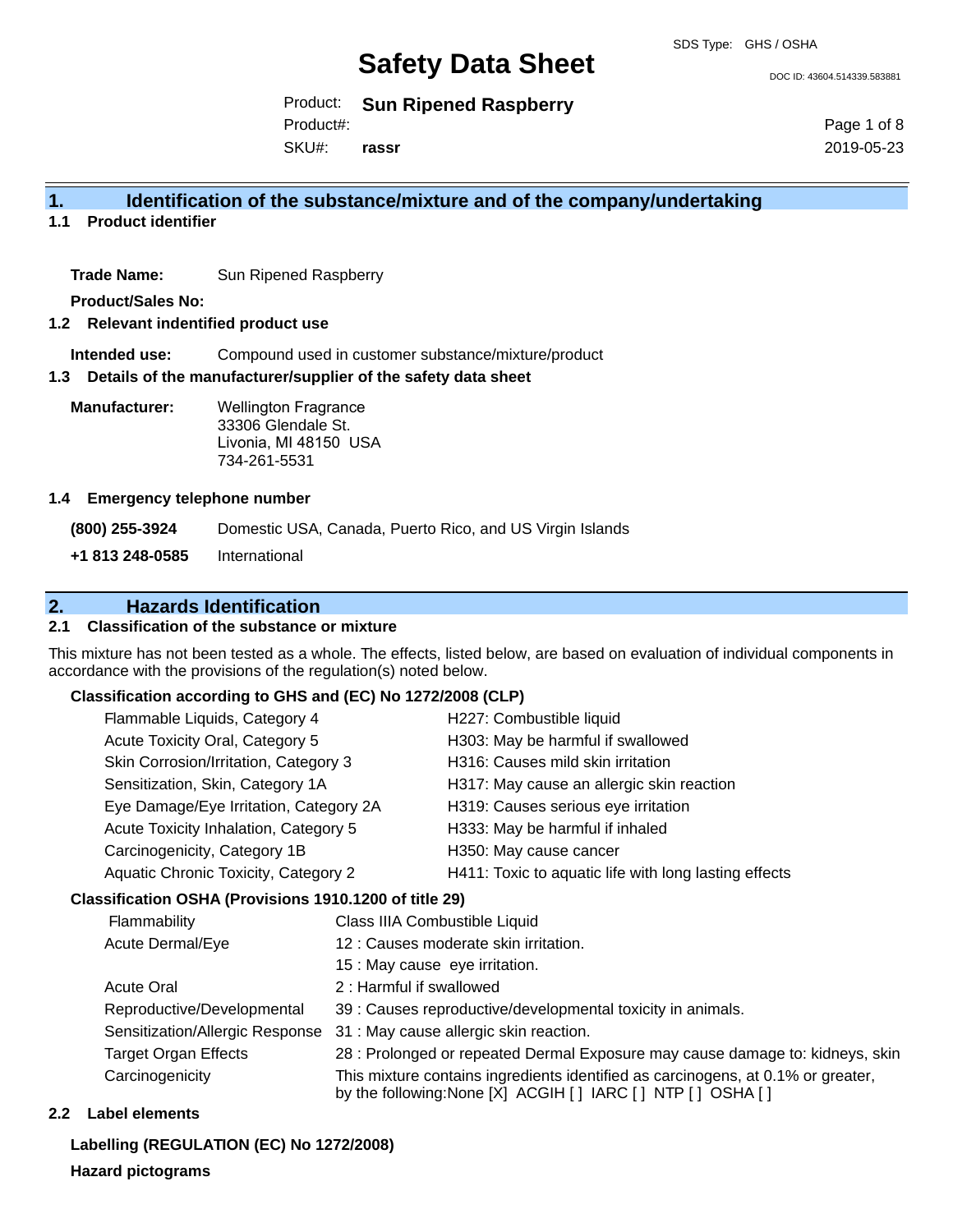DOC ID: 43604.514339.583881

### Product: **Sun Ripened Raspberry**

Product#:

SKU#: **rassr**





#### **Signal Word: Danger**

#### **Hazard statments**

| H <sub>22</sub> 7 | Combustible liquid                              |
|-------------------|-------------------------------------------------|
| H <sub>303</sub>  | May be harmful if swallowed                     |
| H316              | Causes mild skin irritation                     |
| H317              | May cause an allergic skin reaction             |
| H319              | Causes serious eye irritation                   |
| H333              | May be harmful if inhaled                       |
| H <sub>350</sub>  | May cause cancer                                |
| H411              | Toxic to aquatic life with long lasting effects |

#### **Precautionary Statements**

#### **Prevention:**

| P <sub>201</sub> | Obtain special instructions before use                                   |
|------------------|--------------------------------------------------------------------------|
| P <sub>202</sub> | Do not handle until all safety precautions have been read and understood |
| P <sub>235</sub> | Keep cool                                                                |
| P <sub>264</sub> | Wash hands thoroughly after handling                                     |
| P <sub>272</sub> | Contaminated work clothing should not be allowed out of the workplace    |
| P <sub>273</sub> | Avoid release to the environment                                         |
| P <sub>281</sub> | Use personal protective equipment as required                            |
| nnnsa·           |                                                                          |

#### **Response:**

| P302 + P352          | IF ON SKIN: Wash with soap and water                                                                                                  |
|----------------------|---------------------------------------------------------------------------------------------------------------------------------------|
| $P304 + P312$        | IF INHALED: Call a POISON CENTER or doctor/physician if you feel unwell                                                               |
| $P305 + P351 + P338$ | IF IN EYES: Rinse cautiously with water for several minutes Remove contact lenses if<br>present and easy to do. continue rinsing      |
| $P308 + P313$        | IF exposed or concerned: Get medical advice/attention                                                                                 |
| P312                 | Call a POISON CENTER or doctor/physician if you feel unwell                                                                           |
| $P333 + P313$        | If skin irritation or a rash occurs: Get medical advice/attention                                                                     |
| $P337 + P313$        | If eye irritation persists: Get medical advice/attention                                                                              |
| P363                 | Wash contaminated clothing before reuse                                                                                               |
| P370 + P378          | In case of fire: Use Carbon dioxide (CO2), Dry chemical, or Foam for extinction. Do not use<br>a direct water jet on burning material |
| P391                 | <b>Collect Spillage</b>                                                                                                               |
|                      |                                                                                                                                       |

#### **2.3 Other Hazards**

#### **no data available**

### **3. Composition/Information on Ingredients**

#### **3.1 Mixtures**

This product is a complex mixture of ingredients, which contains among others the following substance(s), presenting a health or environmental hazard within the meaning of the UN Globally Harmonized System of Classification and Labeling of Chemicals (GHS):

Page 2 of 8 2019-05-23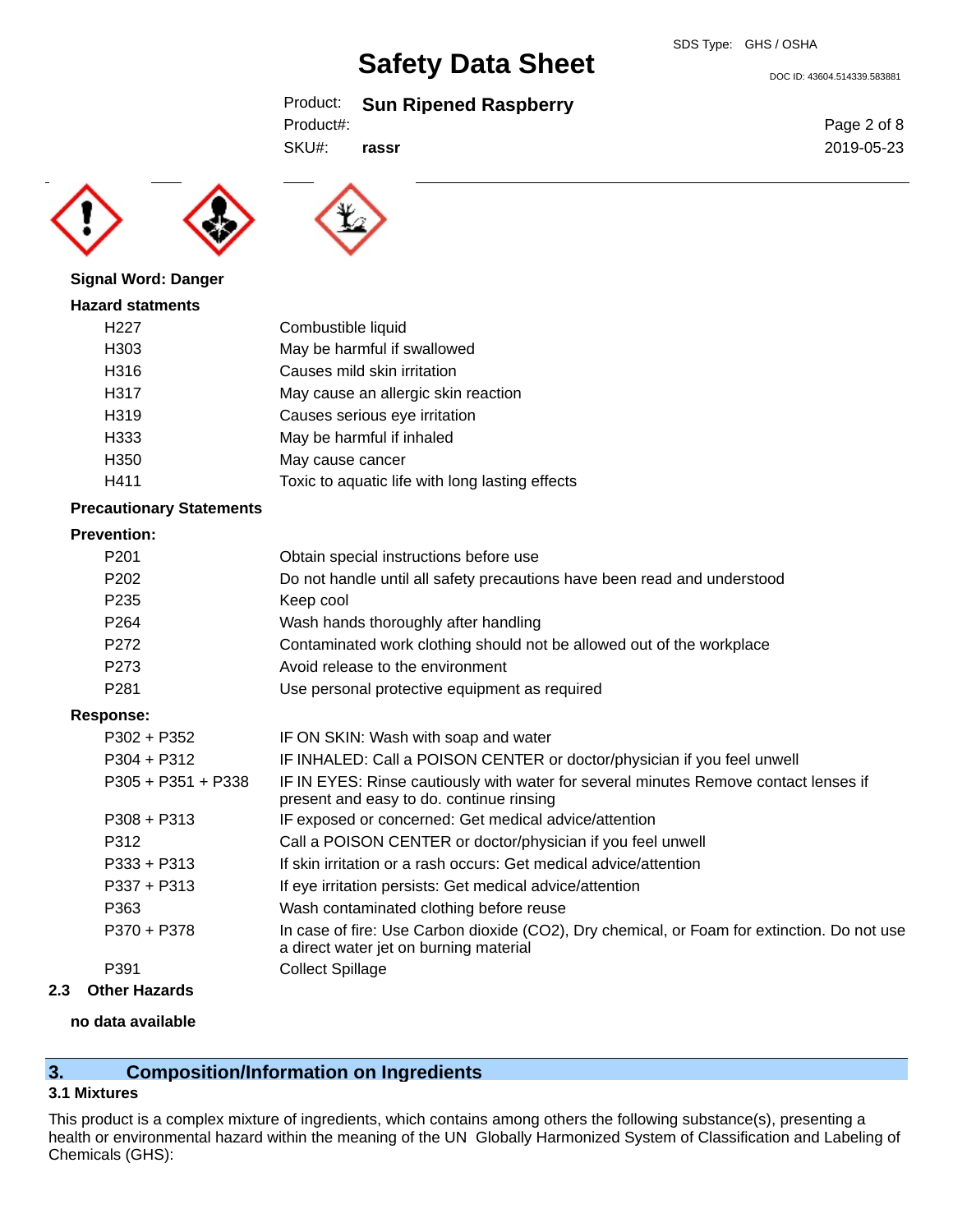#### SDS Type: GHS / OSHA

# **Safety Data Sheet**

DOC ID: 43604.514339.583881

| Product: |  |  | <b>Sun Ripened Raspberry</b> |
|----------|--|--|------------------------------|
|----------|--|--|------------------------------|

Product#:

SKU#: **rassr** Page 3 of 8 2019-05-23

| <b>CAS#</b>                               | EC#                                 | Conc.                                          | <b>GHS Classification</b>          | <b>OSHA Classification</b> |  |
|-------------------------------------------|-------------------------------------|------------------------------------------------|------------------------------------|----------------------------|--|
| Ingredient                                |                                     | Range                                          |                                    |                            |  |
| 84-66-2                                   | 201-550-6                           | 40 - 50 %                                      | H316; H402                         |                            |  |
| Diethyl phthalate                         |                                     |                                                |                                    |                            |  |
| 120-51-4                                  | 204-402-9                           | 10 - 20 %                                      | H302; H313; H400; H411             | 28, 3                      |  |
| <b>Benzyl Benzoate</b>                    |                                     |                                                |                                    |                            |  |
| 8050-15-5                                 | 232-476-2                           | 10 - 20 %                                      | H402; H412                         | 31                         |  |
|                                           |                                     | Methyl ester of rosin (partially hydrogenated) |                                    |                            |  |
| $77 - 83 - 8$                             | 201-061-8                           | $5 - 10%$                                      | H317; H401; H411                   | 11, 15                     |  |
|                                           | Ethyl Methylphenylglycidate         |                                                |                                    |                            |  |
| 123-29-5                                  | 204-615-7                           | $2 - 5%$                                       | H227; H316                         |                            |  |
|                                           | Ethyl nonanoate (Ethyl pelargonate) |                                                |                                    |                            |  |
| 68647-72-3                                | 232-433-8                           | $2 - 5%$                                       | H226; H304; H315; H317; H400; H410 | 12, 3, 31                  |  |
| Limonene                                  |                                     |                                                |                                    |                            |  |
| 118-58-1                                  | 204-262-9                           | $2 - 5%$                                       | H303; H317; H320; H401; H412       | 31                         |  |
| <b>Benzyl Salicylate</b>                  |                                     |                                                |                                    |                            |  |
| 5471-51-2<br>Raspberry Ketone             | 226-806-4                           | $2 - 5%$                                       | H402                               | $\overline{2}$             |  |
| $60 - 12 - 8$                             | 200-456-2                           | $2 - 5%$                                       | H302; H313; H316; H319             | 11, 15, 3                  |  |
| phenethyl alcohol                         |                                     |                                                |                                    |                            |  |
| 14901-07-6                                | 238-969-9                           | $1 - 2%$                                       | H316; H401; H411                   | 11, 39                     |  |
| beta-lonone                               |                                     |                                                |                                    |                            |  |
| 104-21-2                                  | 203-185-8                           | $1 - 2%$                                       | H317; H402                         | 12, 15                     |  |
| p-Anisyl acetate                          |                                     |                                                |                                    |                            |  |
| 706-14-9<br>211-892-8<br>$1 - 2%$<br>H316 |                                     |                                                |                                    |                            |  |
| gamma-Decalactone                         |                                     |                                                |                                    |                            |  |
| 103-60-6                                  | 203-127-1                           | $1 - 2%$                                       | H316                               | 11                         |  |
|                                           | 2-Phenoxyethyl isobutyrate          |                                                |                                    |                            |  |
| 127-43-5                                  | 204-843-7                           | $0.1 - 1.0 %$                                  | H315; H317; H401; H411             | 11, 15, 19, 26, 28, 31     |  |
| Methyl-ß-ionone                           |                                     |                                                |                                    |                            |  |
| 15760-18-6                                | 239-845-7                           | $0.1 - 1.0 %$                                  | H303; H315; H317; H401             | 11, 15                     |  |
|                                           | 3-(4-Methyl-3-cyclohexenyl) butanol |                                                |                                    |                            |  |
| $77 - 54 - 3$                             | 201-036-1                           | $0.1 - 1.0 \%$                                 | H317; H400; H410                   | 12, 15                     |  |
| Cedryl acetate                            |                                     |                                                |                                    |                            |  |
| 106-24-1                                  | 203-377-1                           | $0.1 - 1.0 %$                                  | H303; H315; H317; H318; H402       | 11, 15, 31                 |  |
| Geraniol                                  |                                     |                                                |                                    |                            |  |
| 127-51-5                                  | 204-846-3                           | $0.1 - 1.0 %$                                  | H316; H317; H320; H401; H411       | 11, 15, 19, 26, 28, 31     |  |
| a-Isomethyl ionone                        |                                     |                                                |                                    |                            |  |
| 78-70-6                                   | 201-134-4                           | $0.1 - 1.0 %$                                  | H227; H303; H315; H317; H319; H402 | 12, 26                     |  |
| Linalool                                  |                                     |                                                |                                    |                            |  |
| $93 - 16 - 3$                             | 202-224-6                           | $0.1 - 1.0 %$                                  | H303; H317; H402                   | 12, 31                     |  |
|                                           |                                     | Methyl isoeugenol (Isoeugenyl methyl ether)    |                                    |                            |  |
| 106-25-2                                  | 203-378-7                           | $0.1 - 1.0 %$                                  | H303; H315; H317; H319; H401       | 15                         |  |
| Nerol                                     |                                     |                                                |                                    |                            |  |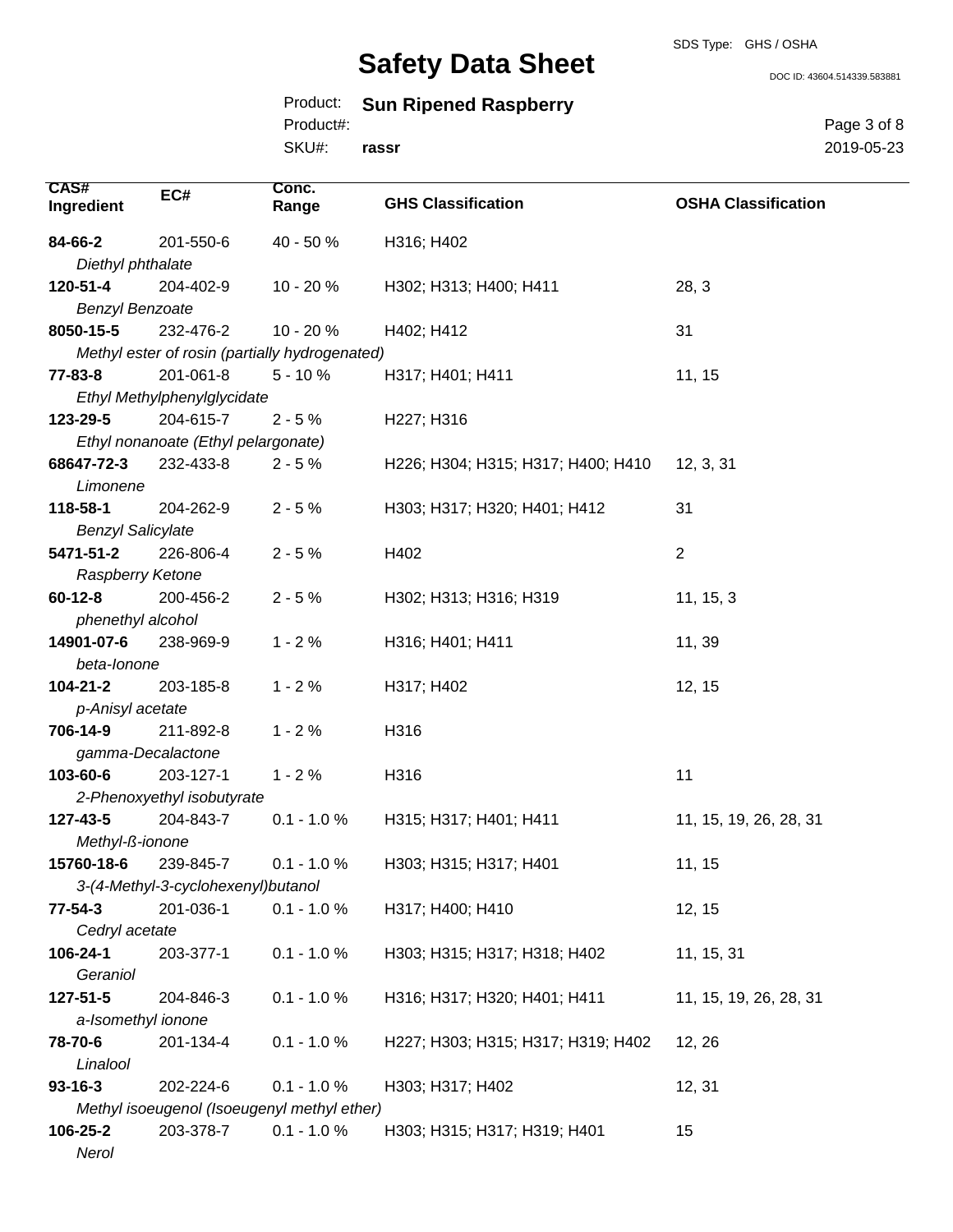SDS Type: GHS / OSHA

DOC ID: 43604.514339.583881

|           | Product: Sun Ripened Raspberry |
|-----------|--------------------------------|
| Product#: |                                |

SKU#: **rassr** Page 4 of 8 2019-05-23

| CAS#<br>Ingredient | EC#                                     | Conc.<br>Range                                                 | <b>GHS Classification</b>                                                                                                     | <b>OSHA Classification</b> |
|--------------------|-----------------------------------------|----------------------------------------------------------------|-------------------------------------------------------------------------------------------------------------------------------|----------------------------|
| 8015-91-6          | 283-479-0<br>Cinnamomum Cassia Leaf Oil | $0.1 - 1.0 \%$                                                 | H227; H303; H313; H316; H319; H341; 11, 15, 31<br>H350; H401; H412                                                            |                            |
| 111-80-8           | 203-909-2                               | $0.01 - 0.1\%$<br>Methyl 2-nonynoate (Methyl octine carbonate) | H302; H313; H315; H317; H400; H412                                                                                            | 2.31                       |
| 57378-68-4         | 260-709-8                               | See Section 16 for full text of GHS classification codes       | 0.01 - 0.1% H302; H315; H317; H318; H400; H410<br>delta-1-(2,6,6-Trimethyl-3-cyclohexen-1-yl)-2-buten-1-one (delta-Damascone) | 11. 15. 31                 |

Total Hydrocarbon Content (%  $w/w$ ) = 3.87

#### **4. First Aid Measures**

#### **4.1 Description of first aid measures**

| Inhalation:                                                                    | Remove from exposure site to fresh air and keep at rest.<br>Obtain medical advice.                            |  |
|--------------------------------------------------------------------------------|---------------------------------------------------------------------------------------------------------------|--|
| <b>Eye Exposure:</b>                                                           | Flush immediately with water for at least 15 minutes.<br>Contact physician if symptoms persist.               |  |
| <b>Skin Exposure:</b>                                                          | Remove contaminated clothes. Wash thoroughly with water (and soap).<br>Contact physician if symptoms persist. |  |
| Ingestion:                                                                     | Rinse mouth with water and obtain medical advice.                                                             |  |
| 4.2 Most important symptoms and effects, both acute and delayed                |                                                                                                               |  |
| <b>Symptoms:</b>                                                               | no data available                                                                                             |  |
| <b>Risks:</b>                                                                  | Refer to Section 2.2 "Hazard Statements"                                                                      |  |
| 4.3 Indication of any immediate medical attention and special treatment needed |                                                                                                               |  |
| <b>Treatment:</b>                                                              | Refer to Section 2.2 "Response"                                                                               |  |
| 5.<br><b>Fire-Fighting measures</b>                                            |                                                                                                               |  |
| <b>Extinguishing media</b><br>5.1                                              |                                                                                                               |  |
| Suitable:                                                                      | Carbon dioxide (CO2), Dry chemical, Foam                                                                      |  |
| Unsuitable                                                                     | Do not use a direct water jet on burning material                                                             |  |
| Special hazards arising from the substance or mixture<br>5.2                   |                                                                                                               |  |
| During fire fighting:<br>5.3 Advice for firefighters                           | Water may be ineffective                                                                                      |  |
| <b>Further information:</b>                                                    | Standard procedure for chemical fires                                                                         |  |

#### **6. Accidental Release Measures**

#### **6.1 Personal precautions, protective equipment and emergency procedures**

Avoid inhalation and contact with skin and eyes. A self-contained breathing apparatus is recommended in case of a major spill.

#### **6.2 Environmental precautions**

Keep away from drains, soil, and surface and groundwater.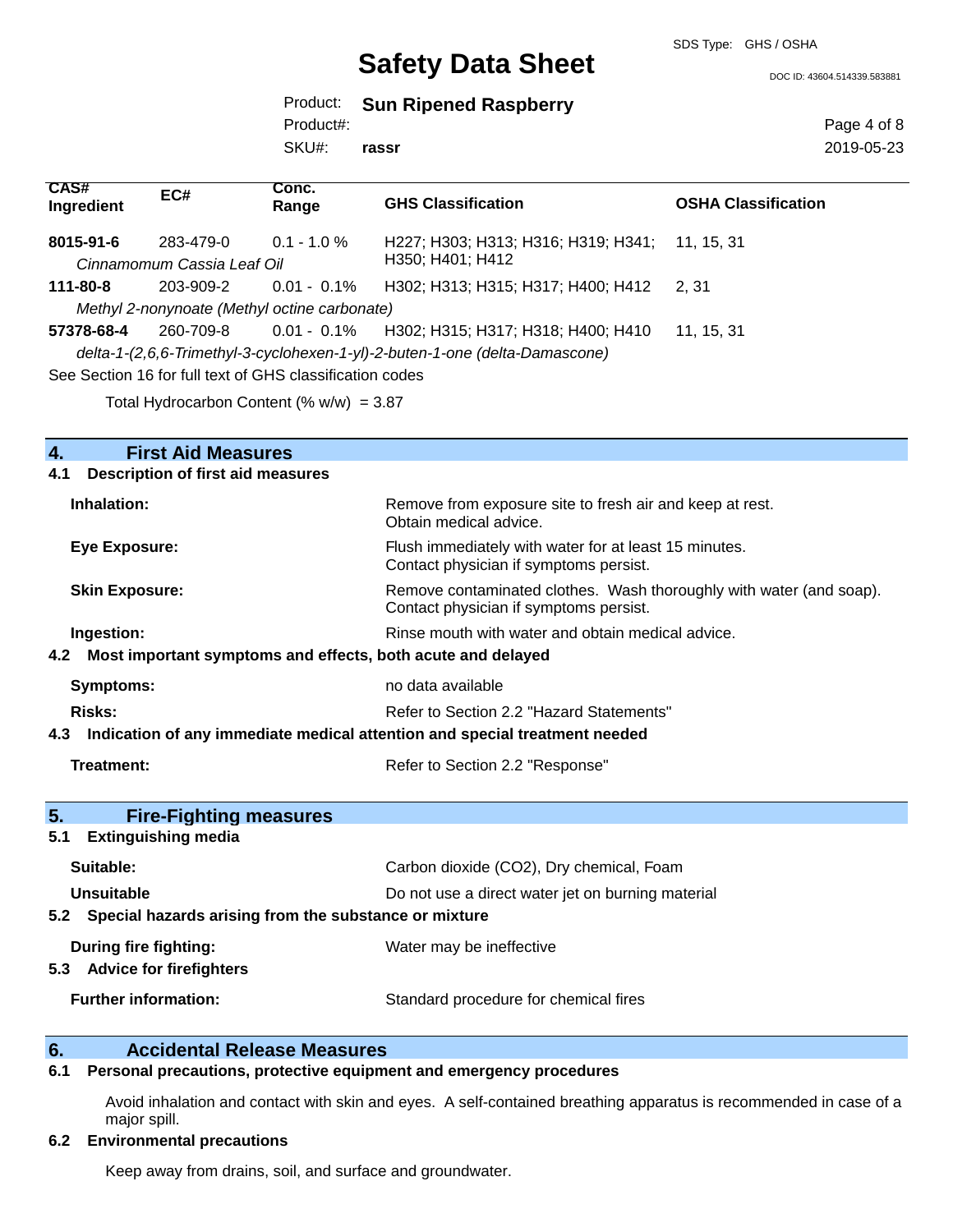DOC ID: 43604.514339.583881

Product: **Sun Ripened Raspberry**

Product#:

SKU#: **rassr** Page 5 of 8 2019-05-23

#### **6.3 Methods and materials for containment and cleaning up**

Clean up spillage promptly. Remove ignition sources. Provide adequate ventilation. Avoid excessive inhalation of vapors. Gross spillages should be contained by use of sand or inert powder and disposed of according to the local regulations.

#### **6.4 Reference to other sections**

Not Applicable

### **7. Handling and Storage**

#### **7.1 Precautions for safe handling**

Apply according to good manufacturing and industrial hygiene practices with proper ventilation. Do not drink, eat or smoke while handling. Respect good personal hygiene.

#### **7.2 Conditions for safe storage, including any incompatibilities**

Store in a cool, dry and ventilated area away from heat sources and protected from light in tightly closed original container. Avoid plastic and uncoated metal container. Keep air contact to a minimum.

#### **7.3 Specific end uses**

No information available

| 8 <sub>1</sub>                                                                                                                                              | <b>Exposure Controls/Personal Protection</b>                                                  |                  |       |                                 |                         |
|-------------------------------------------------------------------------------------------------------------------------------------------------------------|-----------------------------------------------------------------------------------------------|------------------|-------|---------------------------------|-------------------------|
| 8.1 Control parameters                                                                                                                                      |                                                                                               |                  |       |                                 |                         |
| <b>Exposure Limits:</b>                                                                                                                                     |                                                                                               |                  |       |                                 |                         |
| <b>Component</b>                                                                                                                                            |                                                                                               | ACGIH<br>TWA ppm | ACGIH | <b>OSHA</b><br>STEL ppm TWA ppm | <b>OSHA</b><br>STEL ppm |
| 84-66-2                                                                                                                                                     | Diethyl phthalate                                                                             | 5                |       |                                 |                         |
| <b>Engineering Controls:</b>                                                                                                                                | Use local exhaust as needed.                                                                  |                  |       |                                 |                         |
|                                                                                                                                                             | 8.2 Exposure controls - Personal protective equipment                                         |                  |       |                                 |                         |
| Tightly sealed goggles, face shield, or safety glasses with brow guards and side shields, etc.<br>Eye protection:<br>as may be appropriate for the exposure |                                                                                               |                  |       |                                 |                         |
| <b>Respiratory protection:</b>                                                                                                                              | Avoid excessive inhalation of concentrated vapors. Apply local ventilation where appropriate. |                  |       |                                 |                         |
| Avoid Skin contact. Use chemically resistant gloves as needed.<br><b>Skin protection:</b>                                                                   |                                                                                               |                  |       |                                 |                         |

#### **9. Physical and Chemical Properties**

#### **9.1 Information on basic physical and chemical properties**

| Appearance:                | Liquid                        |  |  |
|----------------------------|-------------------------------|--|--|
| Odor:                      | Conforms to Standard          |  |  |
| Color:                     | Colorless to Yellow Tint (G1) |  |  |
| <b>Viscosity:</b>          | Liquid                        |  |  |
| <b>Freezing Point:</b>     | Not determined                |  |  |
| <b>Boiling Point:</b>      | Not determined                |  |  |
| <b>Melting Point:</b>      | Not determined                |  |  |
| <b>Flashpoint (CCCFP):</b> | 190 F (87.78 C)               |  |  |
| Auto flammability:         | Not determined                |  |  |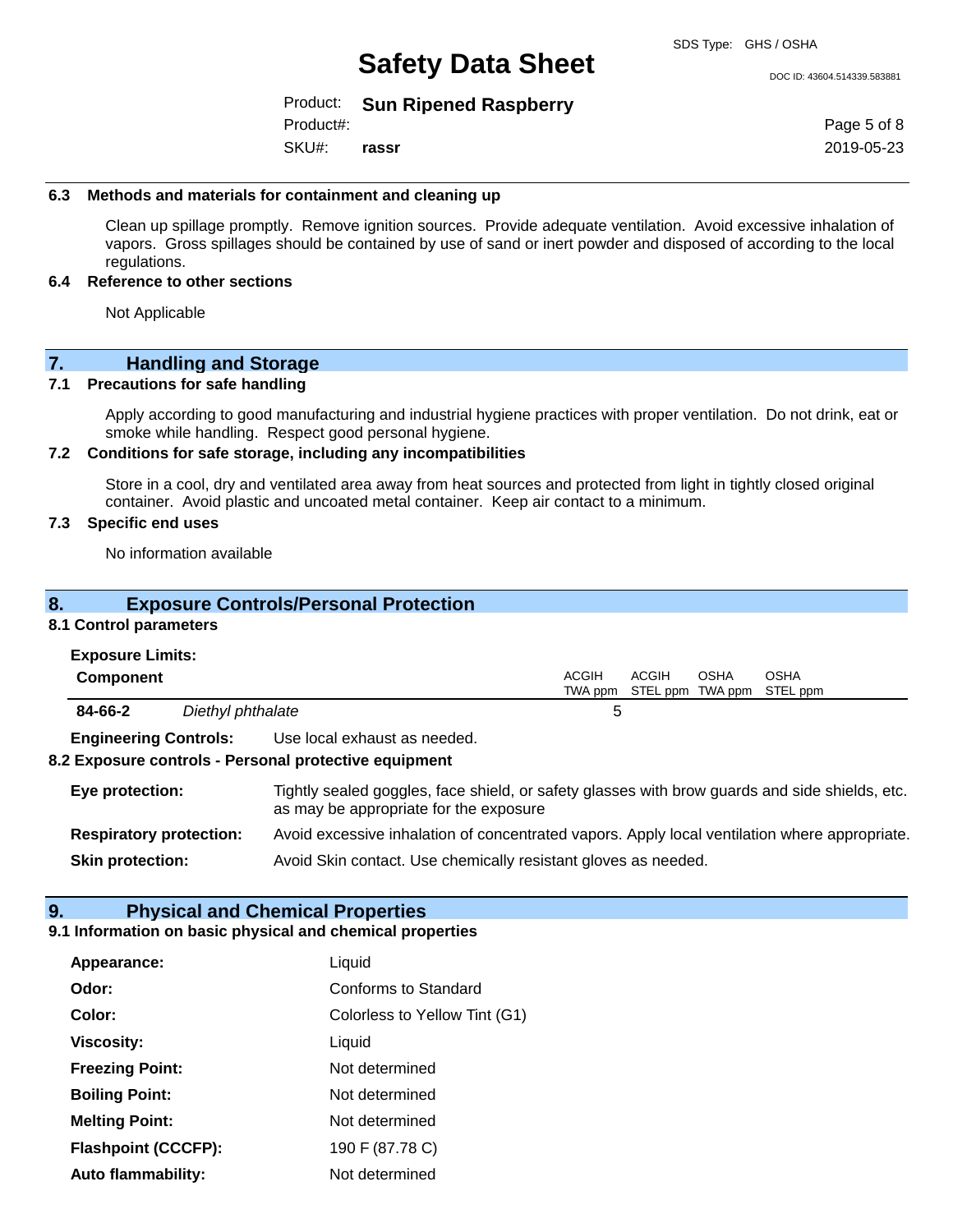DOC ID: 43604.514339.583881

### Product: **Sun Ripened Raspberry**

Product#:

SKU#: **rassr** Page 6 of 8 2019-05-23

| <b>Explosive Properties:</b> | None Expected |
|------------------------------|---------------|
| <b>Oxidizing properties:</b> | None Expected |
| Vapor Pressure (mmHg@20 C):  | 0.1459        |
| %VOC:                        | 6.5008        |
| Specific Gravity @ 25 C:     | 1.0560        |
| Density @ 25 C:              | 1.0530        |
| Refractive Index @ 20 C:     | 1.5060        |
| Soluble in:                  | Oil           |

### **10. Stability and Reactivity**

| 10.1 Reactivity                         | None                                               |
|-----------------------------------------|----------------------------------------------------|
| <b>10.2 Chemical stability</b>          | Stable                                             |
| 10.3 Possibility of hazardous reactions | None known                                         |
| 10.4 Conditions to avoid                | None known                                         |
| 10.5 Incompatible materials             | Strong oxidizing agents, strong acids, and alkalis |
| 10.6 Hazardous decomposition products   | None known                                         |

## **11. Toxicological Information**

### **11.1 Toxicological Effects**

Acute Toxicity Estimates (ATEs) based on the individual Ingredient Toxicity Data utilizing the "Additivity Formula"

| Acute toxicity - Oral - (Rat) mg/kg                | (LD50: 4,007.11) May be harmful if swallowed                                 |
|----------------------------------------------------|------------------------------------------------------------------------------|
| Acute toxicity - Dermal - (Rabbit) mg/kg           | (LD50: 5,151.96) Not classified - the classification criteria are<br>not met |
| Acute toxicity - Inhalation - (Rat) mg/L/4hr       | (LC50: 26.15) May be harmful if inhaled                                      |
| <b>Skin corrosion / irritation</b>                 | Causes mild skin irritation                                                  |
| Serious eye damage / irritation                    | Causes serious eye irritation                                                |
| <b>Respiratory sensitization</b>                   | Not classified - the classification criteria are not met                     |
| <b>Skin sensitization</b>                          | May cause an allergic skin reaction                                          |
| <b>Germ cell mutagenicity</b>                      | Not classified - the classification criteria are not met                     |
| Carcinogenicity                                    | May cause cancer                                                             |
| <b>Reproductive toxicity</b>                       | Not classified - the classification criteria are not met                     |
| Specific target organ toxicity - single exposure   | Not classified - the classification criteria are not met                     |
| Specific target organ toxicity - repeated exposure | Not classified - the classification criteria are not met                     |
| <b>Aspiration hazard</b>                           | Not classified - the classification criteria are not met                     |
|                                                    |                                                                              |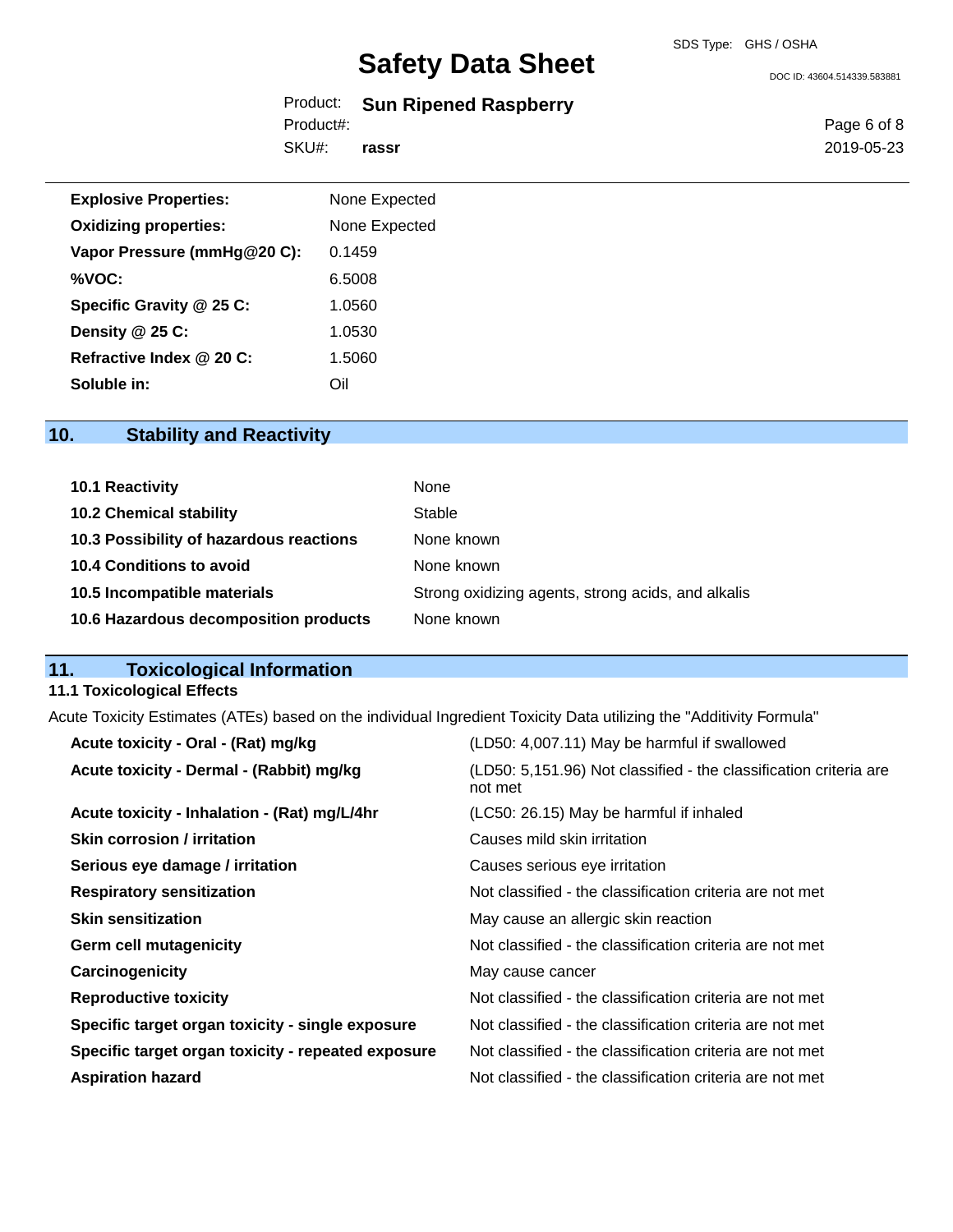SDS Type: GHS / OSHA

DOC ID: 43604.514339.583881

Product: **Sun Ripened Raspberry**

Product#:

SKU#: **rassr** Page 7 of 8 2019-05-23

### **12. Ecological Information 12.1 Toxicity Acute acquatic toxicity**  $\qquad \qquad \qquad$  Not classified - the classification criteria are not met **Chronic acquatic toxicity** Toxic to aquatic life with long lasting effects **Toxicity Data on soil no data available no data available Toxicity on other organisms** no data available

| no data available |
|-------------------|
| no data available |
| no data available |
| no data available |
|                   |

#### **13. Disposal Conditions**

#### **13.1 Waste treatment methods**

Do not allow product to reach sewage systems. Dispose of in accordance with all local and national regulations. Send to a licensed waste management company.The product should not be allowed to enter drains, water courses or the soil. Do not contaminate ponds, waterways or ditches with chemical or used container.

### **14. Transport Information**

| Regulator<br>U.S. DOT (Non-Bulk)<br><b>Chemicals NOI</b>                |            | <b>Class</b> | <b>Pack Group</b><br>Not Regulated - Not Dangerous Goods | <b>Sub Risk</b> | UN-nr.        |
|-------------------------------------------------------------------------|------------|--------------|----------------------------------------------------------|-----------------|---------------|
| <b>ADR/RID (International Road/Rail)</b>                                |            |              |                                                          |                 |               |
| <b>Environmentally Hazardous</b><br>Liquid, n.o.s.                      | Substance. | 9            | Ш                                                        |                 | <b>UN3082</b> |
| <b>IATA (Air Cargo)</b>                                                 |            |              |                                                          |                 |               |
| <b>Environmentally Hazardous</b><br>Liquid, n.o.s.<br><b>IMDG (Sea)</b> | Substance. | 9            | Ш                                                        |                 | <b>UN3082</b> |
| <b>Environmentally Hazardous</b><br>Liquid, n.o.s.                      | Substance. | 9            | Ш                                                        |                 | <b>UN3082</b> |

#### **15. Regulatory Information**

#### **U.S. Federal Regulations:**

| <b>TSCA (Toxic Substance Control Act):</b> |                     | All components of the substance/mixture are listed or exempt |
|--------------------------------------------|---------------------|--------------------------------------------------------------|
| 40 CFR(EPCRA, SARA, CERCLA and CAA)        |                     | This product contains the following components:              |
| 84-66-2                                    | 201-550-6 40 - 50 % | Diethyl phthalate                                            |
| $\sim$ $\sim$ $\sim$ $\sim$ $\sim$ $\sim$  |                     |                                                              |

#### **U.S. State Regulations:**

 $\mathcal{N}_{\mathrm{S}}$ 

**California Proposition 65 Warning This product contains the following components:** 94-59-7 202-345-4 <= 14 ppm Safrole (NFS)